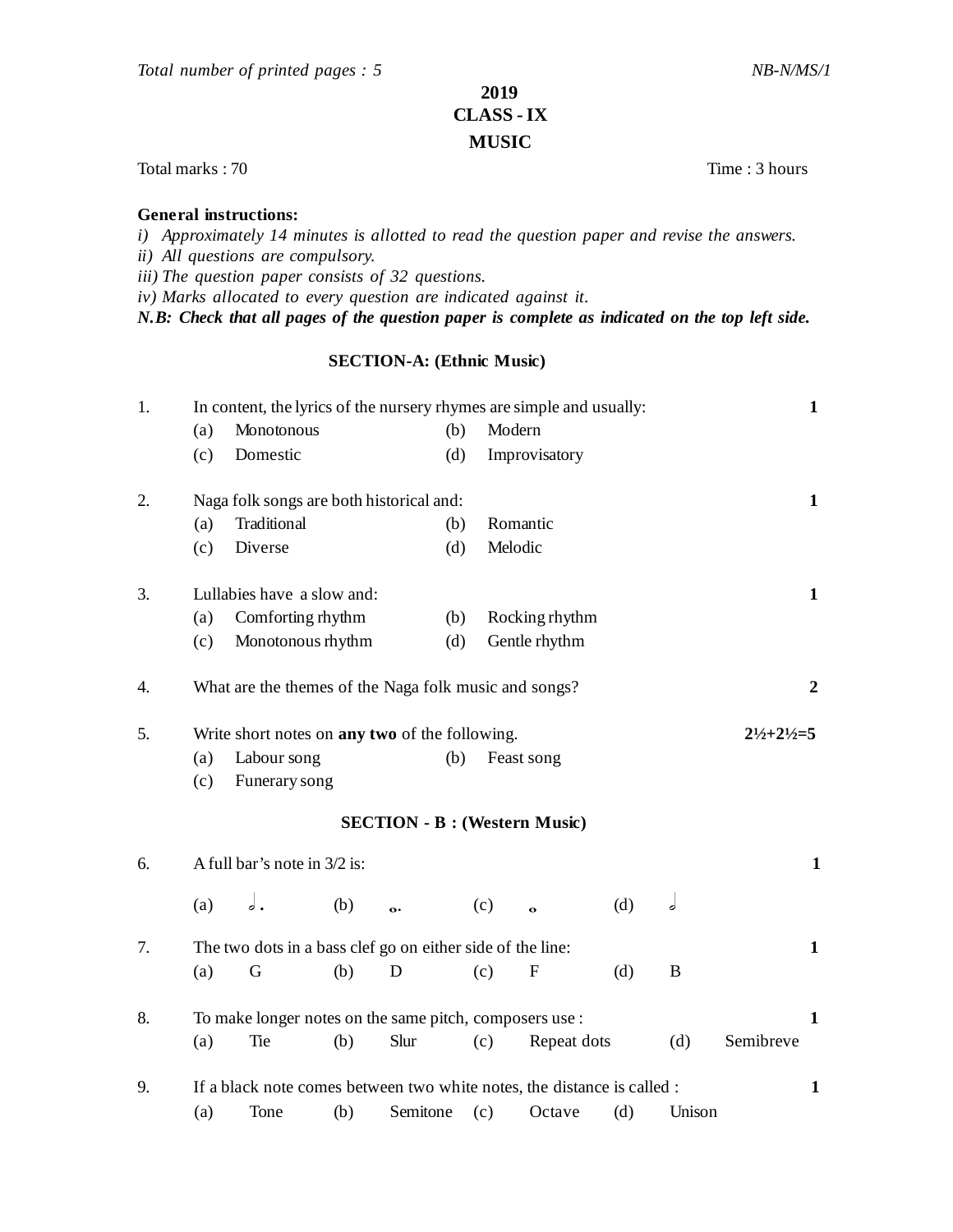| 10. | Between the 1st and 2nd degree of the scale in every major and minor key, there is |     |                       |              |  |  |  |  |
|-----|------------------------------------------------------------------------------------|-----|-----------------------|--------------|--|--|--|--|
|     | always an interval of a:                                                           |     |                       | $\mathbf{1}$ |  |  |  |  |
|     | Major 2 <sup>nd</sup><br>(a)                                                       | (b) | Minor 2 <sup>nd</sup> |              |  |  |  |  |
|     | Major 3rd<br>(c)                                                                   | (d) | Minor 3rd             |              |  |  |  |  |
| 11. | The scale in which the $7th$ degree is raised is a:                                |     |                       |              |  |  |  |  |
|     | Natural minor scale<br>(a)                                                         | (b) | Major scale           | $\mathbf{1}$ |  |  |  |  |
|     | Harmonic minor scale<br>(c)                                                        | (d) | Pentatonic scale      |              |  |  |  |  |
| 12. | Which sign is sometimes used to show the end of a phrase?                          |     |                       |              |  |  |  |  |
|     | //<br>(b)<br>(a)                                                                   | (c) | (d)<br>$\,<\,$        | $\mathbf{1}$ |  |  |  |  |
|     |                                                                                    |     |                       | $1+1=2$      |  |  |  |  |
| 13. | Fill the bracket with correctly grouped rests to complete the bar.                 |     |                       |              |  |  |  |  |
|     | (a) $\begin{bmatrix} 4 & 1 \\ 4 & 1 \end{bmatrix}$ .<br>$\vert \vert$              |     |                       |              |  |  |  |  |
|     |                                                                                    |     |                       |              |  |  |  |  |
|     | (b) $\begin{matrix} 3 \\ 4 \end{matrix}$ . {                                       |     |                       |              |  |  |  |  |
|     | $\vert \vert$                                                                      |     |                       |              |  |  |  |  |
| 14. | Name the sign $\cdot$ $\sharp$ $\cdot$ . What is its function ?                    |     |                       | $1+1=2$      |  |  |  |  |
|     |                                                                                    |     |                       |              |  |  |  |  |
| 15. | Write the key signature of the given keys.                                         |     |                       |              |  |  |  |  |
|     | G major in the treble staff<br>(a)                                                 |     |                       |              |  |  |  |  |
|     | Dm in the bass staff<br>(b)                                                        |     |                       |              |  |  |  |  |
| 16. | Make a sequence of one measure to the given notation as directed.                  |     |                       |              |  |  |  |  |
|     | (a)<br>One note higher                                                             |     |                       | $1+1=2$      |  |  |  |  |
|     |                                                                                    |     |                       |              |  |  |  |  |
|     |                                                                                    |     |                       |              |  |  |  |  |
|     | One note lower<br>(b)                                                              |     |                       |              |  |  |  |  |
|     |                                                                                    |     |                       |              |  |  |  |  |
|     |                                                                                    |     |                       |              |  |  |  |  |
|     |                                                                                    |     |                       | $1+1=2$      |  |  |  |  |
| 17. | Add bar lines to agree with the time signature.                                    |     |                       |              |  |  |  |  |
|     |                                                                                    |     |                       |              |  |  |  |  |
|     |                                                                                    |     |                       |              |  |  |  |  |
|     |                                                                                    |     |                       |              |  |  |  |  |
|     |                                                                                    |     |                       |              |  |  |  |  |
|     |                                                                                    |     |                       |              |  |  |  |  |
| 18. | Give the meanings of the following words :-                                        |     |                       |              |  |  |  |  |

(c) Molto (d) Tenuto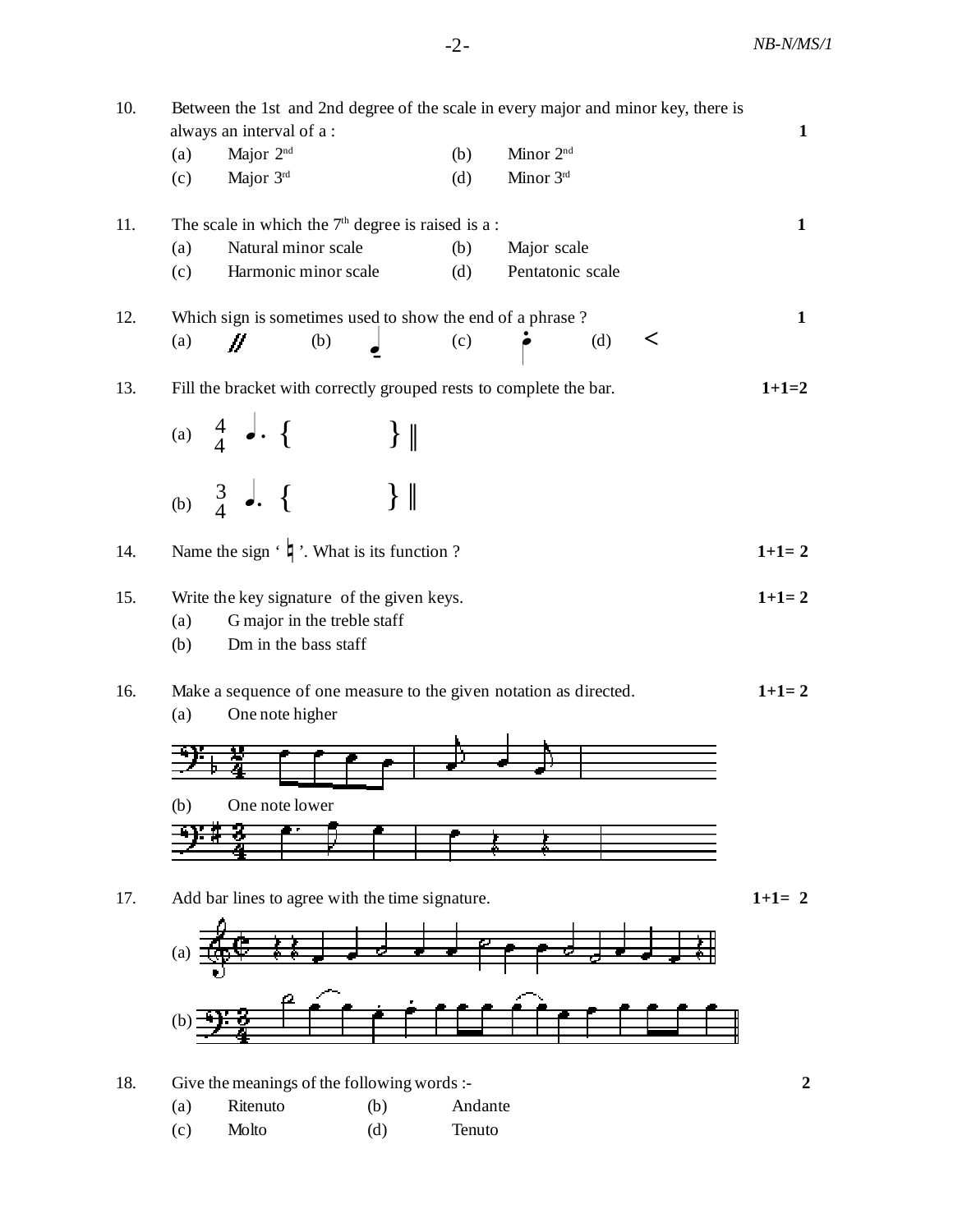

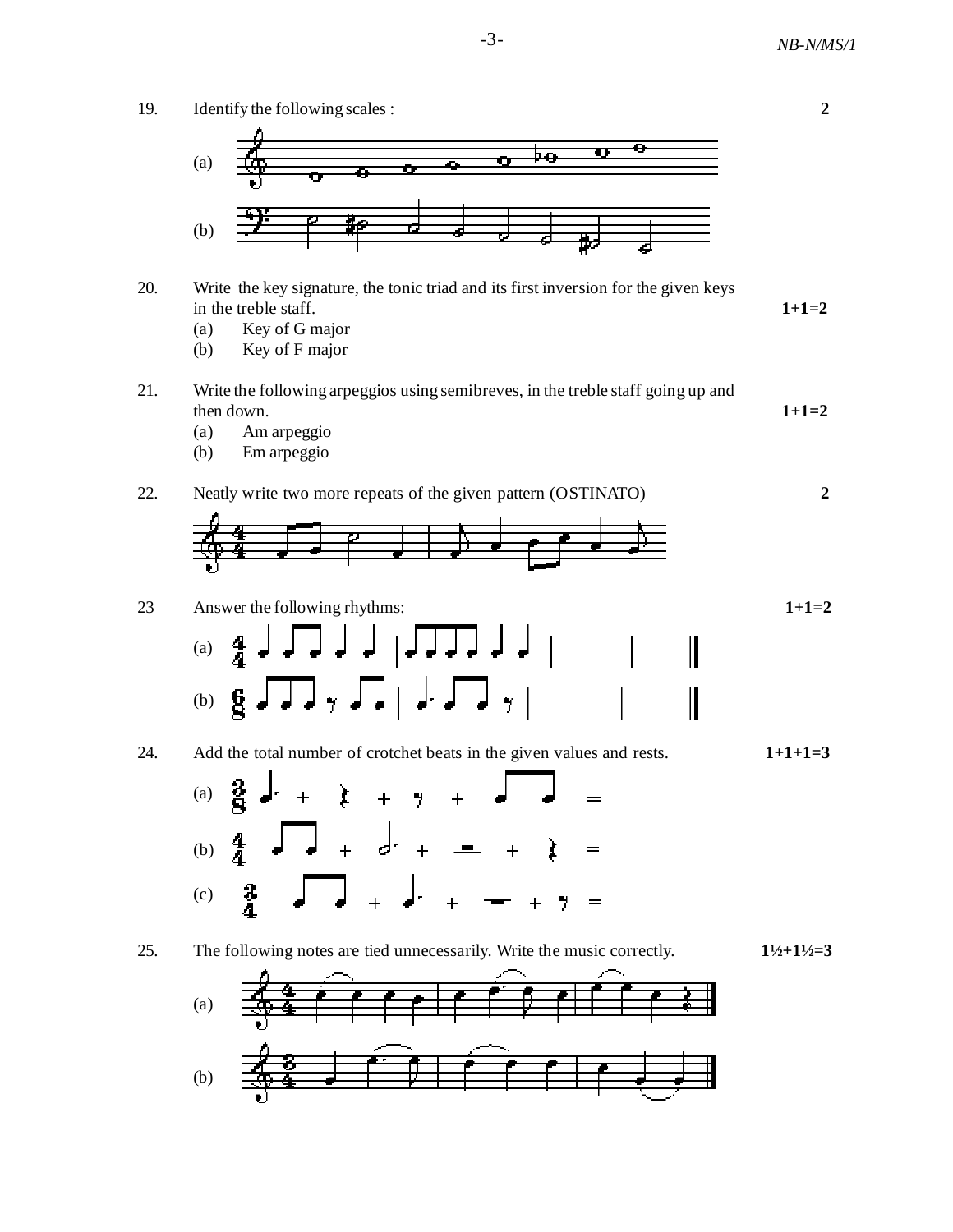

27. Write a tune using the first five degrees of the D minor scale**,** in any register, on the treble staff, to the given rhythm. Use key signature and finish on the tonic. **3**



28. Work out the key of the following music. 1+1+1=3







30. Using crotchets, write a broken chord using D minor tonic triad, going down. Use pattern of three notes each time. Finish on the first D below the stave. **3**

$$
(a) \quad \frac{1}{\frac{1}{\sqrt{1+\frac{3}{2}}}} \qquad \frac{2}{\sqrt{1+\frac{3}{2}}}
$$